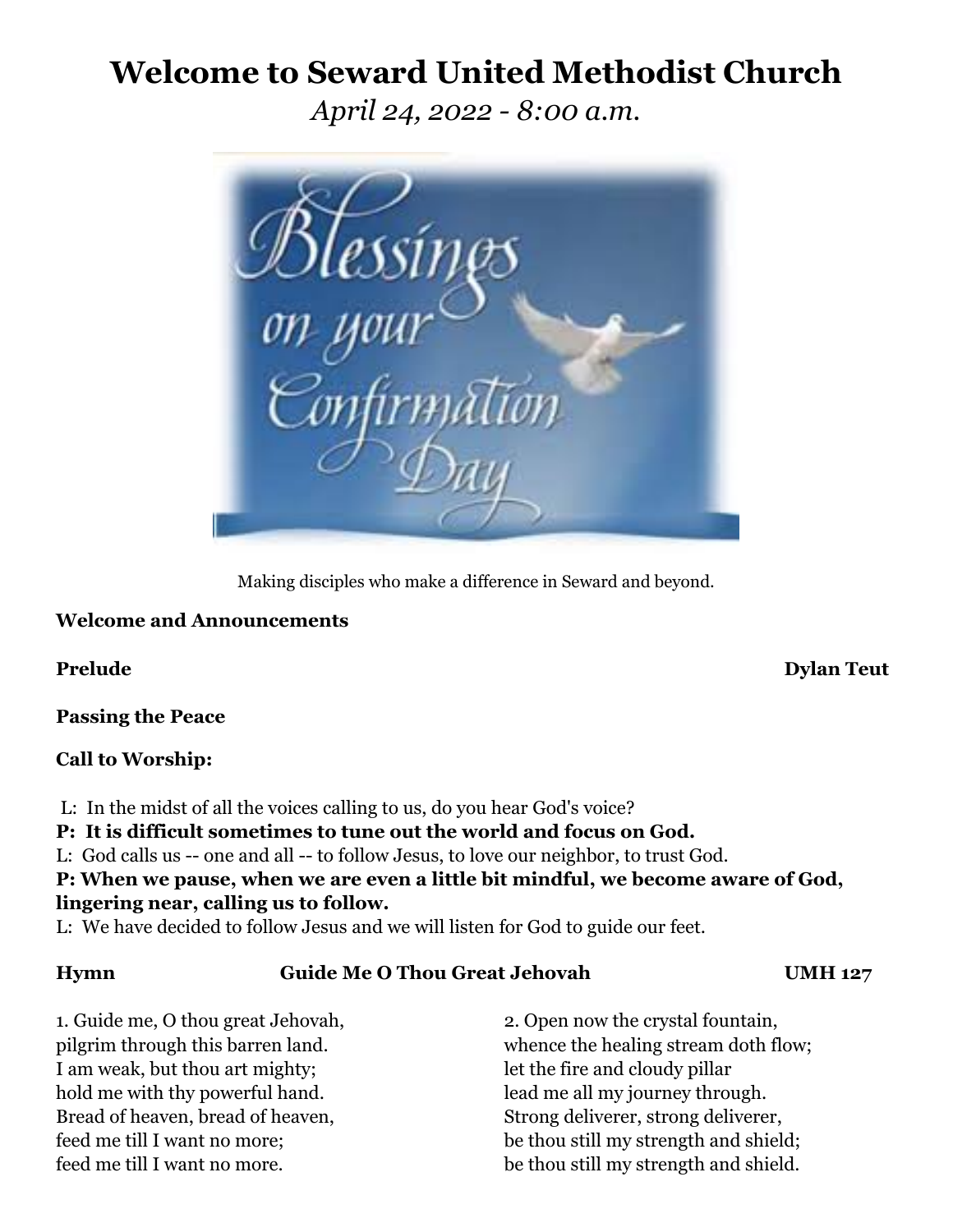3. When I tread the verge of Jordan, bid my anxious fears subside; death of death and hell's destruction, land me safe on Canaan's side. Songs of praises, songs of praises, I will ever give to thee; I will ever give to thee.

# **Common Prayer**

Holy God, we thank you for the students who are confirmed at our church this day. We thank you for their commitment to follow you. May their example be inspiration for us all to be followers of Jesus who love our neighbors as ourselves. Amen.

# **Children's Time Pastor JoEllen Axthelm**

# **Scripture Lesson John 21: 14-17**

15When they had finished breakfast, Jesus said to Simon Peter, "Simon son of John, do you love me more than these?" He said to him, "Yes, Jesus; you know that I love you." Jesus said to him, "Feed my lambs." 16A second time Jesus said to Peter, "Simon son of John, do you love me?" He said to him, "Yes, Jesus; you know that I love you." Jesus said to him, "Tend my sheep." <sup>17</sup> Jesus said to Peter the third time, "Simon son of John, do you love me?" Peter felt hurt because he said to him the third time, "Do you love me?" And he said to him, "Jesus, you know everything; you know that I love you." Jesus said to him, "Feed my sheep."

# **Hymn Here I am Lord UMH 593**

1. I, the Lord of sea and sky, 3. I, the Lord of wind and flame, I have heard my people cry. I will tend the poor and lame, All who dwell in dark and sin my hand will save. I will set a feast for them. My hand will save. I who made the stars of night, Finest bread I will provide I will make their darkness bright. till their hearts be satisfied. Who will bear my light to them? I will give my life to them. Whom shall I send? [R] Whom shall I send? [R]

Refrain Here I am, Lord. Is it I, Lord? I have heard you calling in the night. I will go, Lord, if you lead me. I will hold your people in my heart.

**Sermon Feeding and Following <b>Rev. Dr. Mary Kay Totty** 

# **The Prayers of the People**

Please share your joys or concerns at the microphone or in the comments on Facebook or by texting us at 402-810-8900.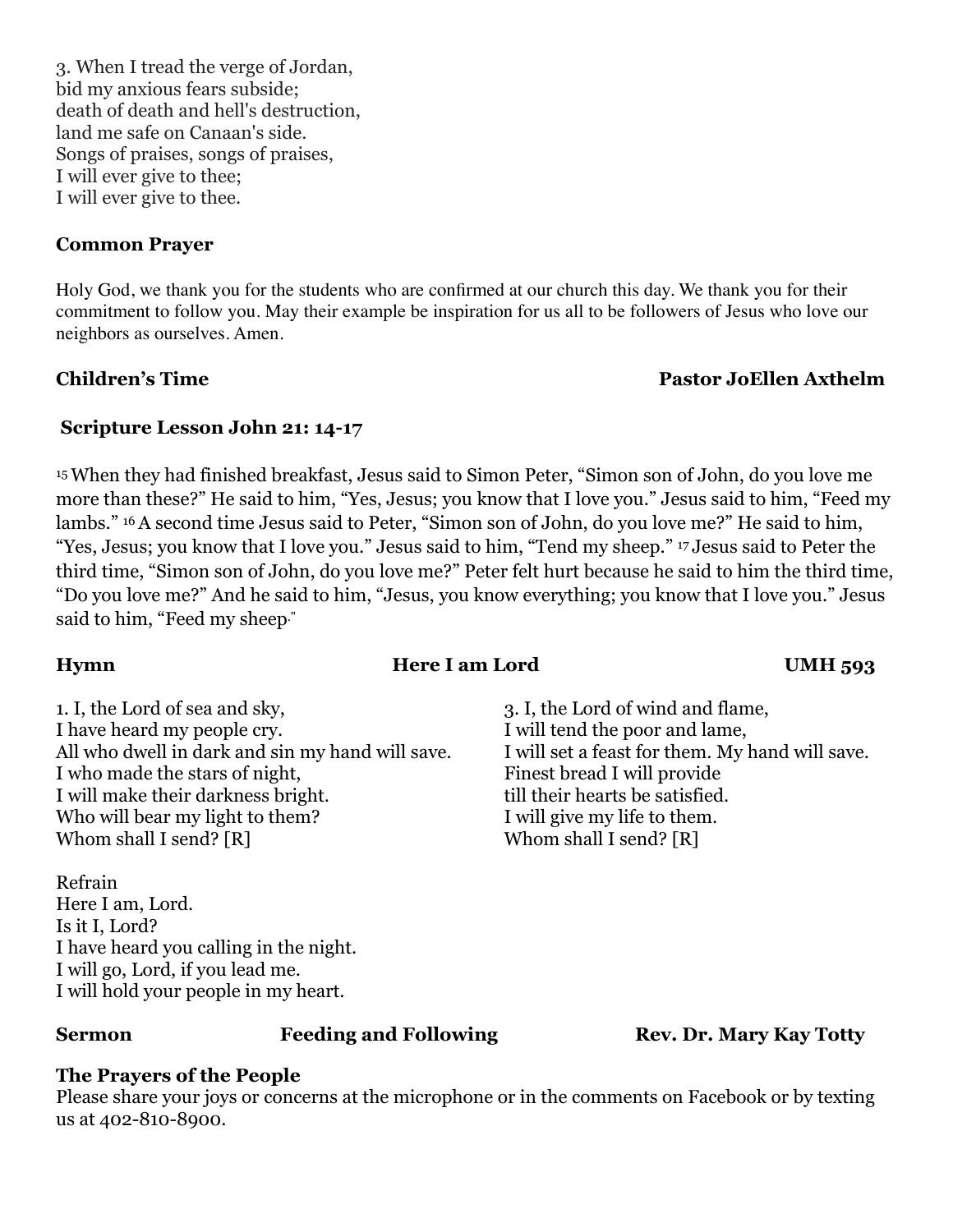Turn your eyes upon Jesus, look full in his wonderful face, and the things of earth will grow strangely dim in the light of his glory and grace.

> Sharing of Joys & Concerns Pastoral Prayer The Lord's Prayer

### **Offertory Dylan Teut**

# **Doxology Praise God, from Whom All Blessings Flow UMH 94** Praise God, from whom all blessings flow; praise God, all creatures here below; Alleluia! Alleluia! Praise God, the source of all our gifts! Praise Jesus Christ, whose power up lifts! Praise the Spirit, Holy Spirit! Alleluia! Alleluia! Alleluia!

# **Prayer of Dedication**

For the wondrous ways this offering will bless this community, help us nurture caring relationships with our neighbors, and do our part to liberate all who are experiencing oppression, we dedicate these gifts. Let this offering, and the works of our hands and feet, be the resurrection we need to see in the world. Amen.

## **Confirmation Students:**

| <b>Alaina Bartels</b>  | daughter of Trent and April Bartels    |
|------------------------|----------------------------------------|
| <b>Blair Briggs</b>    | daughter of Dan and Nicole Briggs      |
| <b>Karsyn Fields</b>   | daughter of Josh and Jamie Fields      |
| <b>Cooper Hill</b>     | son of Chad and Kiersten Hill          |
| <b>Skylar Mayfield</b> | daughter of Derry and Shannon Mayfield |
| <b>Kathryn Naber</b>   | daughter of John and Krystel Naber     |
| <b>Kyle Riley</b>      | son of Todd and Susan Riley            |
| <b>Avery Rodocker</b>  | daughter of Tony and Sarah Rodocker    |
| <b>Kayson Salyer</b>   | son of Justin and Tammy Salver         |